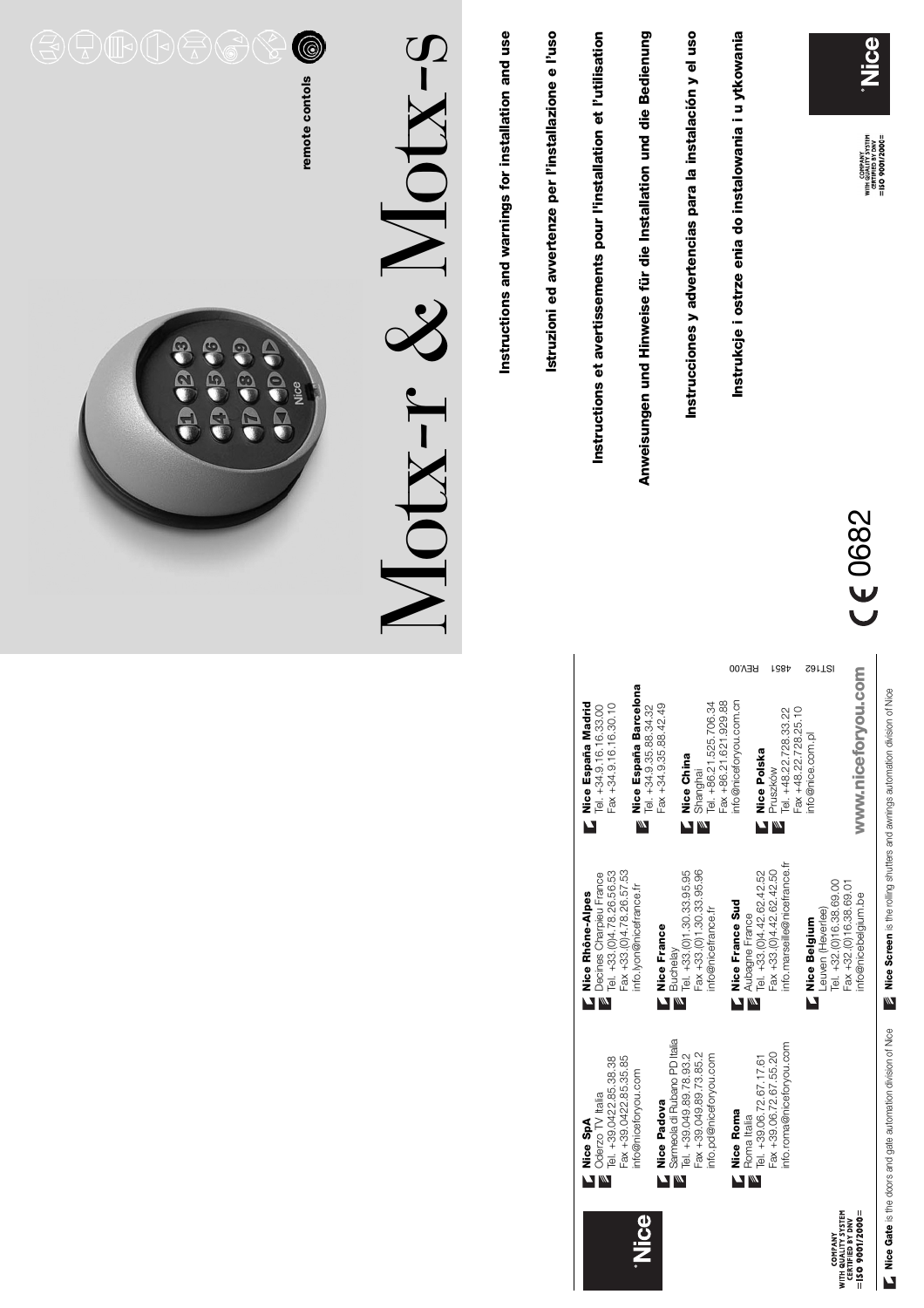# **Warnings: GB**

This manual refers to MOTX-R and MOTX-S and cannot be used for other products.

- Note that automatic gate and door systems must be installed exclusively by qualified technical personnel in full compliance with statutory legislation.
- Before starting the installation procedure check the suitability of the product for the intended application; use special care to check that the values given in the "Technical Specifications" chapter are compatible with the application.
- This product has been designed to control door openers, gate openers and similar mechanisms. Any other use of the product will be considered improper.

#### **1) Product description**

MOTX-R and MOTX-S are dual channel transmitters that are activated only after having entered a suitable combination.

The units are designed for installation in indoor or outdoor locations.

The units use a transmission frequency of 433.92 MHz with Rolling Code technology that ensures the utmost security because the transmitted code is changed at each transmission session.

- MOTX-R uses Nice FLOR type encryption.

- MOTX-S uses Nice SMILO type encryption

The estimated transmission range is 200 m in open space and 35 m indoors

MOTX-R and MOTX-S are battery powered and hence, like all other transmitters, they do not require external electrical connections.

The units are designed to ensure battery life equivalent to an estimated 2 years of operation considering 10 transmissions/day

In order to provide this level of autonomy, MOTX-R and MOTX-S feature a sensor that activates keypad illumination only in low ambient light conditions, plus an auto shutdown system that trips after 10 consecutive seconds in which the system is not used. Units MOTX-R and MOTX-S inform the user of their operating status by emitting audible tones that can be interpreted as shown in the following table in relation to their number and duration:

| Audible signal | <b>Status</b>                                                |
|----------------|--------------------------------------------------------------|
| 1 short beep   | Keypad tone                                                  |
| 1 long beep    | Auto power-off                                               |
| 3 long beeps   | Modification of combination confirmed                        |
| 5 short beeps  | Error during combination input or combination edit operation |
| 10 rapid beeps | Battery low warning signal. New batteries required           |

#### **2) Installation**

Before physically installing the MOTX-R or MOTX-S selectors in their mounting position it is good practice to perform a practical test to assess their functionality and effective range

Consider that range may be up to 25 or 30% less when battery power is low.

#### **2.1) Positioning**

Various considerations should be made before choosing the site in which to install MOTX-R or MOTX-S: apart from the distance from the receiver, the units should not be positioned in the vicinity of or – worse still – in contact with metal structures, which could otherwise exert a signal shielding effect. Thanks to the enclosure protection rating of IP 54, the digital selectors can be installed outdoors if required.

#### **2.2) Fixing**

After having ascertained the functionality of the system, mount unit MOTX-R or MOTX-S at a convenient height as shown in Fig 1.

## **3) Method of use**

The use of the keypad is based on "combinations", i.e. numbers of from 1 to 9 digits that the user is required to key in by means of the keys. Once the combination has been entered the user then presses confirm key  $\blacktriangleleft$  or  $\blacktriangleright$  to transmit the activation command to, respectively:

- receiver channel 1 if the user presses <■

 $-$  receiver channel 2 if the user presses  $\blacktriangleright$ .

The command will be transmitted only when a valid combination has been entered – if an incorrect combination has been entered the selector will emit an error warning signal when the confirm key is pressed. The combination entered must be exact; if. for example, the correct combination is 0422, the following attempts will be interpreted as errors: 422, 10422, 04222. Therefore, if the user inadvertently presses the wrong key when entering a combination, combination key  $\blacktriangleleft$  or  $\blacktriangleright$  should be pressed immediately to generate the error tone, after which the correct combination can be entered starting from the beginning again.

While entering the combination no more than 6 seconds can be allowed to elapse between keystrokes, after which interval the combination must be re-entered starting from the beginning.

The units are factory programmed with a standard combination to activate channel one and a standard combination for channel two.

The factory set combinations are as follows:

1ª combination to transmit the code associated with the  $\blacktriangleleft$  key. When the unit is used for the first time this combination is **11**.

 $2^a$  combination to transmit the code associated with the  $\blacktriangleright$  key. When the unit is used for the first time this combination is **22** .

## **4) Changing a combination**

| Tab. A Changing the combination associated with channel $1 \blacktriangleleft$ Example            |  |  |
|---------------------------------------------------------------------------------------------------|--|--|
| This function allows you to change the combination associated with channel 1 $\blacktriangleleft$ |  |  |
| ()                                                                                                |  |  |
|                                                                                                   |  |  |
| $11$ $\blacktriangleleft$                                                                         |  |  |
| $070576$ $\blacktriangleleft$                                                                     |  |  |
| $070576$ $\triangleleft$                                                                          |  |  |
|                                                                                                   |  |  |

#### Tab. B Changing the combination associated with channel 2 ▶ Example

| This function allows you to change the combination associated with channel $2 \blacktriangleright$ |          |
|----------------------------------------------------------------------------------------------------|----------|
| <b>1.</b> Press the "0" key and hold it down while pressing and releasing $\blacktriangleright$    |          |
| <b>2.</b> Release the "0" key.                                                                     |          |
| 3. Type in the current (original) combination and press ▶                                          | 22       |
| 4. Type in the new combination (up to 8 digits) and press ▶                                        | 28111976 |
| 5. Type in the new combination again and press ▶                                                   | 28111976 |

**NOTE 1:** If the two combinations you have entered are identical, once you have entered the combination you can press either  $\blacktriangleleft$  or  $\blacktriangleright$  .

**NOTE 2:** If combinations are set without entering any number, the security system is effectively overridden and the command can be transmitted simply by pressing  $\blacktriangleleft$  o  $\blacktriangleright$  without having to first enter a combination.

## **5) Normal use**

| Tab. C Normal use for activation of channel 1               | <b>Example</b>                |
|-------------------------------------------------------------|-------------------------------|
| <b>1.</b> Type in the combination associated with channel 1 | $070576$ $\blacktriangleleft$ |
| 2. Press $\blacktriangleleft$                               |                               |
| Tab. D Normal use for activation of channel 2               | <b>Example</b>                |
| <b>1.</b> Type in the combination associated with channel 2 | 28111976                      |
| 2. Press $\blacktriangleright$                              |                               |

## **6) Maintenance**

MOTX-R and MOTX-S do not require any special maintenance operations. Periodically check for signs of moisture or the formation of oxide, and clean the exterior to remove grime and dust.

#### **6.1) Changing the batteries**

To change the batteries first detach the keypad from its support as shown in Figs. 2A and 2B; now use a coin to turn the cap counter-clockwise as shown in Fig. 2C; replace the batteries ensuring that the new batteries are both fitted with the positive pole (+) towards the top as shown in Fig. 2D.

Close the cap taking care not to damage the seal, and then refit the keypad to its support.

## **7) Disposal**

This product is composed of different types of materials, some of which can be recycled (aluminium, plastic) and others that must be disposed of (electrical circuit boards and components). Seek information on recycling or disposal systems and adhere to the laws and regulations in force locally.

**Warning:** Spent batteries and certain electrical components contain hazardous **!** pollutant substances. These items must be disposed of by consigning them to specifically designated collection points.

#### **Declaration of Conformity N°: 180/MOTX Rev 0**

Nice S.p.a., Via Pezza Alta 13, 31046 Rustignè di ODERZO (TV) Italy

NICE S.p.a. declares that products MOTX-R and MOTX-S comply with the essential provisions of European Directive R&TTE 1999/5/EEC, for the uses for which they have been manufactured. Manufactured in Class 1, Sub-class 20

15 Dicembre 2003 Lauro Buoro Lauro Buoro

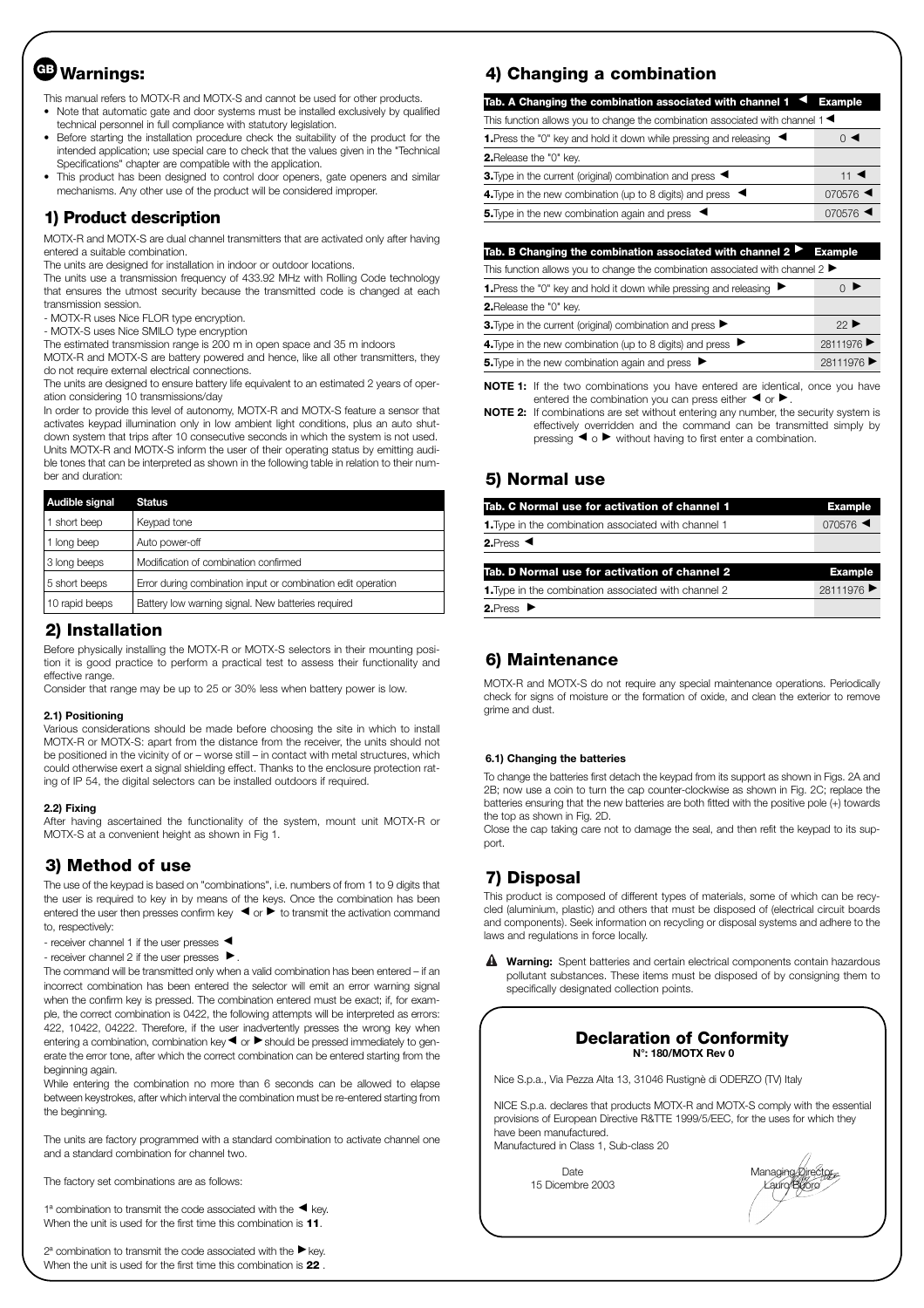# **Avvertenze: <sup>I</sup>**

Questo manuale è riferito a MOTX-R e MOTX-S e non deve essere utilizzato per prodotti diversi.

- Ricordiamo che gli impianti di cancelli e porte automatiche devono essere installati solo da personale tecnico qualificato e nel pieno rispetto delle norme di legge.
- Prima di iniziare l'installazione verificare l'idoneità del dispositivo all'uso richiesto; verificare con particolare attenzione la corrispondenza dei valori riportati nel capitolo "Caratteristiche tecniche".
- Questo prodotto è destinato al comando di apriporta, apricancello e similari, altri usi sono da considerarsi impropri.

#### **1) Descrizione del prodotto**

MOTXR e MOTXS sono dei trasmettitori a 2 canali che si attivano solo dopo aver digitato una opportuna combinazione.

Sono costruiti per poter essere montati anche in ambienti esterni.

Utilizzano una frequenza di trasmissione di 433.92 MHz con una tecnologia Rolling Code che garantisce la massima sicurezza in quanto il codice trasmesso cambia ad ogni trasmissione.

- MOTX-R utilizza la codifica Nice di tipo FLOR.

- MOTX-S utilizza la codifica Nice di tipo SMILO. La portata stimata è di 200m in spazio libero e di 35m se all'interno di edifici

MOTX-R e MOTX-S sono alimentati a batteria , quindi come ogni trasmettitore non

necessitano di nessun collegamento elettrico verso l'esterno . Sono stati studiati per avere un autonomia di funzionamento della batteria superiore a 2 anni stimati con un utilizzo di 10 trasmissioni al giorno.

Per garantire tale autonomia, MOTX-R e MOTX-S contengono un sensore che consente di attivare l'illuminazione della tastiera solamente quando la luminosità ambientale è scarsa; inoltre è presente un sistema di autospegnimento che interviene dopo 6 secondi di inutilizzo.

Per avvisare l'utente dello stato di utilizzo, MOTX-R e MOTX-S dispongono di un avvisatore che emette delle note acustiche; in base al numero e alla durata descrivono lo stato secondo la seguente tabella:

| Segnale acustico Stato |                                                                         |
|------------------------|-------------------------------------------------------------------------|
| 1 beep breve           | Segnala la pressione di un tasto                                        |
| 1 beep lungo           | Segnala l'autospegnimento                                               |
| 3 beep lunghi          | Segnalano l'avvenuta modifica della Combinazione                        |
| 5 beep brevi           | Segnala un errore di inserimento o di cambiamento della combinazione    |
| 10 beep veloci         | Segnala che la batteria e scarica, quindi eseguire la loro sostituzione |

#### **2) Installazione**

Prima di fissare fisicamente MOTX-R o MOTX-S si consiglia di effettuare una prova pratica per valutarne la funzionalità e l'effettiva portata.

Considerare anche che quando la batteria si scarica si può avere una riduzione della portata del 25÷30 % .

#### **2.1) Collocazione**

E' opportuno considerare con attenzione il luogo dove fissare MOTX-R o MOTX-S : oltre alla distanza rispetto al ricevitore , evitare di collocarla in prossimità, o peggio, su strutture di materiale ferroso le quali potrebbero fare da schermo. Il contenitore ha un grado di protezione IP 54, quindi è adatto all'uso all'esterno.

#### **2.2) Fissaggio**

Valutata la funzionalità del sistema, è possibile fissare ad altezza opportuna MOTX-R o MOTX-S come indicato in fig 1.

## **3) Modalità d'uso**

L'uso della tastiera si basa sulle "combinazioni" cioè dei numeri da 1 a 9 cifre che l'utilizzatore deve comporre premendo i vari tasti. Una volta inserita la combinazione si può premere il tasto di conferma  $\blacktriangleleft$  o  $\blacktriangleright$  per inviare il comando di attivazione rispettivamente: - al canale 1 della ricevente se si preme <

 $-$  al canale 2 della ricevente se si preme  $\blacktriangleright$  . Naturalmente solo se la combinazione è valida si avrà l'invio del comando, se invece la combinazione è sbagliata si sentirà un tono acustico di errore. La combinazione deve essere esatta in tutta la sua forma, se ad esempio quella corretta è 0422, verranno considerate sbagliate: 422,10422, 04222. Quindi se durante la composizione della combinazione si commette un errore conviene premere subito il tasto di conferma <  $\circ$   $\blacktriangleright$  e, dopo il segnale acustico di combinazione errata, ricomporre quella esatta.

Durante la composizione della combinazione c'è un tempo di 6 secondi tra la pressione di un tasto e quello successivo, scaduto questo tempo la combinazione va ricomposta nuovamente dall'inizio.

In fase di produzione viene inserita una combinazione standard per attivare il primo canale e una per attivare il secondo canale.

Tali combinazioni preimpostate sono:

1ª combinazione, permette di abilitare la trasmissione del codice associato al tasto ◀. Inizialmente questa combinazione è pari a **11**.

 $2^{\text{a}}$  combinazione, permette di abilitare la trasmissione del codice associato al tasto  $\blacktriangleright$ . Inizialmente questa combinazione è pari a **22** .

## **4) Cambio della combinazione**

| Tab. A Cambio della combinazione associata al 1º canale $\;$ $\blacktriangleleft$                | <b>Esempio</b>                |
|--------------------------------------------------------------------------------------------------|-------------------------------|
| Questa funzione permette di cambiare la combinazione associata al 1° canale $\blacktriangleleft$ |                               |
| 1. Premere il tasto "0" e tenendolo premuto premere e rilasciare il tasto <                      | $\circ$ $\triangleleft$       |
| <b>2.</b> Rilasciare il tasto "0"                                                                |                               |
| 3. Digitare la combinazione attuale (vecchia) e premere il tasto <                               | 11 $\blacktriangleleft$       |
| 4. Digitare la nuova combinazione (Max.8 cifre) e premere il tasto <                             | $070576$ <                    |
| 5. Digitare ancora la nuova combinazione e premere il tasto <                                    | $070576$ $\blacktriangleleft$ |
|                                                                                                  |                               |

Tab. B Cambio della combinazione associata al 2° canale ▶ Esempio

Questa funzione permette di cambiare la combinazione associata al 2° canale ▶

|  | 1. Premere il tasto "0" e tenendolo premuto premere e rilasciare il tasto |  |
|--|---------------------------------------------------------------------------|--|
|--|---------------------------------------------------------------------------|--|

| <b>2.</b> Rilasciare il tasto "0"                                                        |                          |
|------------------------------------------------------------------------------------------|--------------------------|
| 3. Digitare la combinazione attuale (vecchia) e premere il tasto ▶                       | $22 \blacktriangleright$ |
| 4. Digitare la nuova combinazione (Max.8 cifre) e premere il tasto $\blacktriangleright$ | 28111976                 |
| 5.Digitare ancora la nuova combinazione e premere il tasto ▶                             | 28111976 ▶               |

**NOTA 1:** Se le due combinazioni inserite sono uguali, una volta digitata la combinazione si può premere indifferentemente sia  $\blacktriangleleft$  che $\blacktriangleright$ .

**NOTA 2:** Se si inseriscono combinazioni a zero cifre verrà persa la sicurezza, e per effettuare la trasmissione basterà premere < o ▶ senza la necessità di digitare precedentemente la combinazione.

#### **5) Utilizzo normale**

| Tab. C Utilizzo normale per l'attivazione del 1° canale               | <b>Esempio</b>                |
|-----------------------------------------------------------------------|-------------------------------|
| <b>1.</b> Digitare la combinazione associata al 1 <sup>°</sup> canale | $070576$ $\blacktriangleleft$ |
| <b>2.</b> Premere il tasto $\blacktriangleleft$                       |                               |
| Tab. D Utilizzo normale per l'attivazione del 2° canale               | <b>Esempio</b>                |
| 1. Digitare la combinazione associata al 2° canale                    | 28111976 ▶                    |
| 2. Premere il tasto ▶                                                 |                               |

## **6) Manutenzione**

MOTX-R e MOTX-S non necessitano di accorgimenti particolari, controllare periodicamente l'eventuale presenza di umidità o formazione di ossidi, quindi eseguire una pulizia di eventuali depositi di polvere.

#### **6.1) Sostituzione delle batterie**

Per la sostituzione delle batteria procedere al distacco della tastiera dal supporto come indicato in figura 2A e 2B, quindi tramite l'utilizzo di una moneta, ruotare in senso antiorario il tappo come in Fig.2C, quindi sostituire le batterie ponendo attenzione ad inserirle entrambe con il polo positivo (+) verso l'alto come indicato in figura 2D. Richiudere il tappo ponendo attenzione a non rovinare la guarnizione, quindi riposizionare la tastiera nel supporto.

## **7) Smaltimento**

Questo prodotto è costituito da varie tipologie di materiali, alcuni di questi possono essere riciclati (alluminio, plastica) altri dovranno invece essere smaltiti (schede con i componenti elettronici). Informatevi sui metodi di riciclaggio o smaltimento attenendovi alle norme in vigore a livello locale.

**Attenzione:** Le batterie scariche e alcuni componenti elettronici sono altamente **!** inquinanti ed è quindi obbligatorio depositarle negli appositi contenitori di smaltimento

#### **Dichiarazione di conformità N°: 180/MOTX Rev 0**

Nice S.p.a., Via Pezza Alta 13, 31046 Rustignè di ODERZO (TV) Italy

NICE S.p.a. dichiara che il prodotto MOTX-R - MOTX-S è conforme ai requisiti essenziali richiesti dalla Direttiva R&TTE 1999/5/CE, per l'uso cui l'apparecchio è destinato. Fabbricato in Classe 1, Sub-classe 20

Data **Data** Amministratore Delegato 15 Dicembre 2003 Lauro Bygroup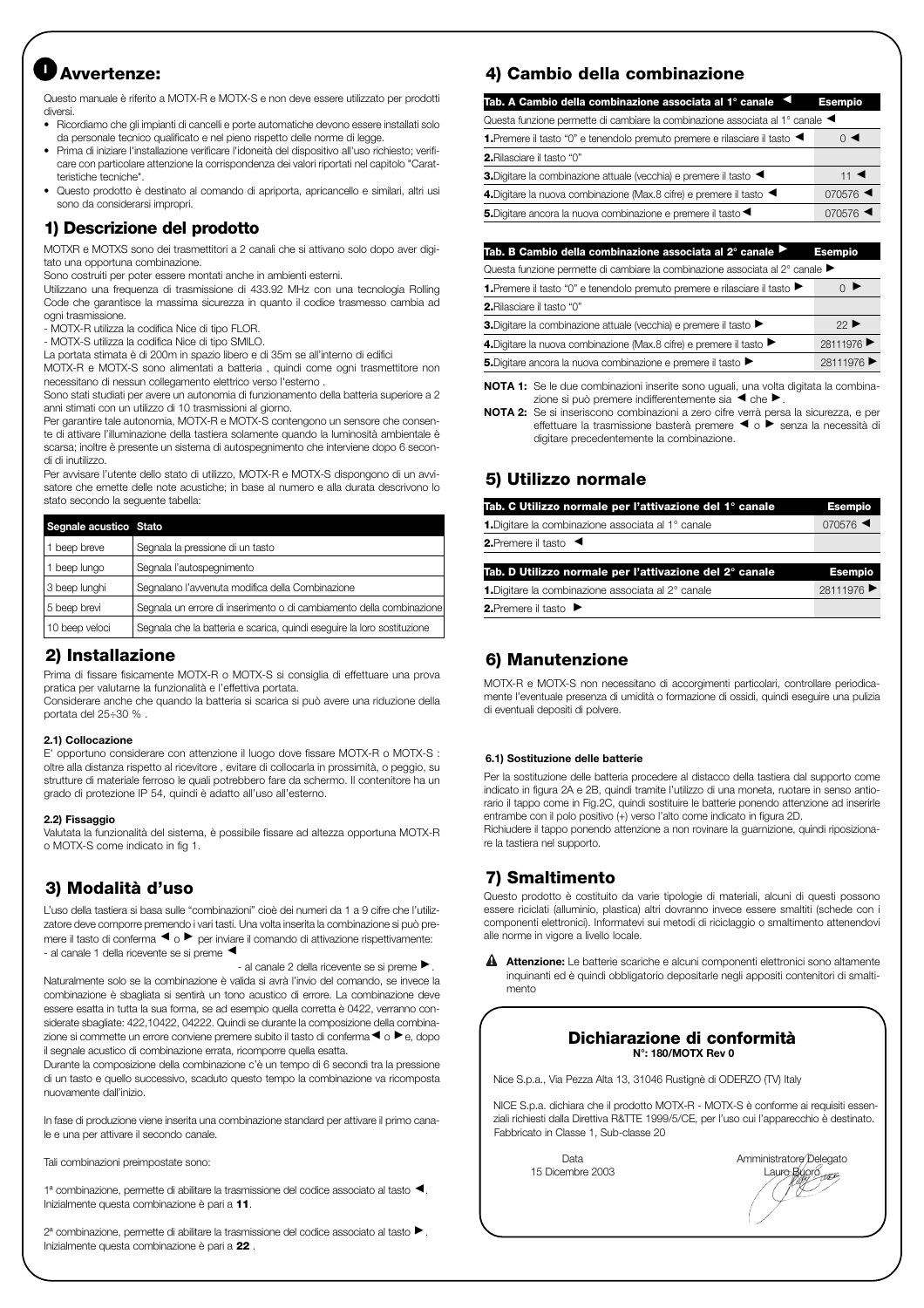# **Recommandations: <sup>F</sup>**

Ce manuel s'applique à MOTX-R et MOTX-S et ne doit pas être utilisé pour des produits différents.

- Rappelons que les dispositifs de portails et de portes automatiques doivent être installés par des techniciens qualifiés et en respectant les normes qui s'y rapportent.
- Avant de commencer l'installation, vérifier que le dispositif est adapté à l'emploi requis; vérifier tout particulièrement que les valeurs indiquées dans le chapitre « Caractéristiques techniques » correspondent.
- Ce produit est destiné à la commande d'ouverture de portes, portails et similaires, les autres utilisations doivent être considérées comme impropres.

## **1) Description du produit**

MOTX-R et MOTX-S sont des émetteurs à 2 canaux qui ne s'activent qu'une fois qu'a été saisie une combinaison adéquate.

Ils sont construits pour être également montés à l'extérieur.

Ils utilisent une fréquence de 433,92 MHz avec une technologie à rolling code qui garantit une sécurité maximale puisque le code transmis change à chaque transmission.

- MOTX-R utilise le codage Nice de type FLOR ;
- MOTX-S utilizza la codifica Nice di tipo SMILO.

La portée est estimée à 200 m dans un espace libre et de 35 m à l'intérieur d'un bâtiment. MOTX-R et MOTX-S son alimentés avec des piles et donc, comme les autres émetteurs, ils ne nécessitent aucun branchement électrique vers l'extérieur.

Ils ont été conçus pour avoir une autonomie de fonctionnement des piles supérieure à 2 ans environ, avec une utilisation moyenne de 10 transmissions par jour.

Pour garantir cette autonomie, MOTX-R et MOTX-S contiennent un détecteur qui permet d'activer l'éclairage du clavier uniquement quand la luminosité ambiante est faible; est également présent un système d'arrêt automatique qui se déclenche au bout de 10 secondes d'inactivité.

Pour avertir l'utilisateur de l'état de l'utilisation, MOTX-R et MOTX-S disposent d'un avertisseur qui émet des notes acoustiques ; en fonction du nombre et de la durée, elles indiquent les états suivants :

| Signal acoustique État |                                                                      |
|------------------------|----------------------------------------------------------------------|
| 1 bip bref             | Signale qu'une touche a été enfoncée.                                |
| 1 bip long             | Signale que l'émetteur s'éteint automatiquement.                     |
| 3 bips longs           | Signalent que la modification de la combinaison a été exécutée.      |
| 5 bips brefs           | Signalent une erreur de saisie ou de changement de la combinaison.   |
| 10 bips rapides        | Signalent que les piles sont déchargées et qu'il faut les remplacer. |

#### **2) Installation**

Avant de fixer MOTX-R ou MOTX-S, il est conseillé d'effectuer un essai pratique afin de vérifier son fonctionnement et sa portée effective.

Tenir compte aussi du fait que, quand les piles sont déchargées, il peut y avoir une réduction de la portée de 25 à 30 %.

#### **2.1) Positionnement**

Il est important de choisir avec soin le lieu où fixer MOTX-R ou MOTX-S : en plus de la distance par rapport au récepteur, éviter de le placer à proximité ou, pire, sur des structures en fer qui pourraient faire écran. Le boîtier a un degré de protection IP 54 et peut donc être installé à l'extérieur.

#### **2.2) Fixation**

Quand le fonctionnement du système a été vérifié, il est possible de fixer à une hauteur adéquate MOTX-R ou MOTX-S comme cela est indiqué sur la fig. 1.

## **3) Mode d'emploi**

L'utilisation du clavier se base sur les « combinaisons », c'est-à-dire des nombres de 1 à 9 chiffres que l'utilisateur doit saisir en les tapant sur les différentes touches. Quand la combinaison a été saisie, on peut appuyer sur la touche de confirmation  $\blacktriangleleft$  ou  $\blacktriangleright$  pour lancer la commande d'activation, respectivement :

- au canal 1 du récepteur on appuie sur <

 $-$  au canal 2 du récepteur on appuie sur  $\blacktriangleright$ .

Bien sûr, la commande ne sera envoyée que si la combinaison est valable ; si la combinaison est erronée, un signal acoustique d'erreur se déclenchera. La combinaison doit être parfaitement exacte ; par exemple, si la combinaison correcte est 0422, seront considérées comme erronées : 422, 10422 ou 04222. Si, durant la saisie de la combinaison, une erreur est commise, il est donc conseillé d'appuyer tout de suite sur la touche de confirmation < ou ▶ puis, après le signal acoustique de combinaison erronée, de saisir à nouveau la combinaison exacte.

Si, durant la saisie de la combinaison, un délai de 6 secondes s'écoule entre la pression d'une touche et la pression successive, il faut recommencer la saisie depuis le début.

En phase de production, une combinaison standard est saisie pour activer le premier canal et une autre pour activer le second canal.

Ces combinaisons préétablies sont :

1ª combinaison : permet d'activer la transmission du code associé à la touche < Initialement cette combinaison est :**11** .

2ª combinaison : permet d'activer la transmission du code associé à la touche ▶. Initialement cette combinaison est : **22** .

## **4) Changement de la combinaison**

| Tab. A Changement de la combinaison associée au 1° canal $\blacktriangleleft$ Exemple   |                               |
|-----------------------------------------------------------------------------------------|-------------------------------|
| Cette fonction permet de changer la combinaison associée au 1er canal <                 |                               |
| 1. Appuyer sur la touche « 0 » et, sans la relâcher, enfoncer puis relâcher la touche < | $\Omega$ $\blacktriangleleft$ |
| <b>2.</b> Relâcher la touche "0"                                                        |                               |
| 3. Taper la combinaison actuelle (ancienne) et appuyer sur la touche <                  | 11 $\blacktriangleleft$       |
| 4. Taper la nouvelle combinaison (8 chiffres max.) et appuyer sur la touche <           | $070576$ $\blacktriangleleft$ |
| 5. Taper de nouveau la nouvelle combinaison et appuyer sur la touche <                  | $070576$ $\blacktriangleleft$ |
|                                                                                         |                               |

Tab. B Changement de la combinaison associée au 2° canal <sup>></sup> Exemple ▼

Cette fonction permet de changer la combinaison associée au 2e canal ▶

| 3. Taper la combinaison actuelle (ancienne) et appuyer sur la touche                  | $22$ ▶ |
|---------------------------------------------------------------------------------------|--------|
| <b>2.</b> Relâcher la touche "0"                                                      |        |
| 1. Appuyer sur la touche « 0 » et, sans la relâcher, enfoncer puis relâcher la touche |        |

| <b>4.</b> Taper la nouvelle combinaison (8 chiffres max.) et appuyer sur la touche $\blacktriangleright$ | 28111976 ▶ |
|----------------------------------------------------------------------------------------------------------|------------|
| 5. Taper de nouveau la nouvelle combinaison et appuyer sur la touche                                     | 28111976 ▶ |
|                                                                                                          |            |

**NOTE 1 :** si les deux combinaisons saisies sont identiques, une fois que la combinaison a été saisie, on peut appuyer indifféremment sur  $\blacktriangleleft$  ou  $\blacktriangleright$ .

**NOTE 2:** Si des combinaisons à zéro chiffre sont saisies, la sécurité sera perdue ; pour effectuer la transmission, il suffira d'appuyer sur < ou ▶ sans qu'il soit nécessaire de taper d'abord la combinaison

## **5) Utilisation normale**

| Tab. C Utilisation normale pour l'activation du 1er canal | <b>Exemple</b>                |
|-----------------------------------------------------------|-------------------------------|
| 1. Taper la combinaison associée au 1 er canal.           | $070576$ $\blacktriangleleft$ |
| <b>2.</b> Appuyer sur la touche $\triangleleft$           |                               |
| Tab. D Utilisation normale pour l'activation du 2e canal  | <b>Exemple</b>                |
| 1. Taper la combinaison associée au 2e canal.             | 28111976                      |
| <b>2.</b> Appuyer sur la touche $\blacktriangleright$     |                               |

## **6) Maintenance**

MOTX-R et MOTX-S ne requièrent pas d'opérations particulières ; contrôler périodiquement la présence éventuelle d'humidité ou la formation d'oxydes et éliminer les éventuels dépôts de poussière.

#### **6.1) Remplacement des piles**

Pour remplacer la pile, démonter le clavier de son support comme l' indiquent les figures 2A et 2B puis, à l'aide d'une pièce de monnaie, tourner le cache dans le sens contraire des aiguilles d'une montre (voir fig. 2C) et remplacer les piles en veillant à les introduire toutes les deux avec le pôle positif (+) vers le haut comme l'indique la figure 2D. Refermer le cache en faisant attention à ne pas abîmer le joint puis repositionner le clavier sur son support.

## **7) Élimination**

Ce produit est constitué de différents matériaux dont certains peuvent être recyclés (aluminium, plastique) ; d'autres devront en revanche être éliminés (cartes avec les composants électroniques). Informez-vous sur les méthodes de recyclage ou d'élimination et conformez-vous aux normes en vigueur au niveau local.

**Attention:** les piles usées et certains composants électroniques sont très pol-**!** luants et il est donc obligatoire de les déposer dans des conteneurs à déchets spéciaux.

#### **Déclaration de conformité N°: 180/MOTX Rev 0 -**

Nice S.p.a., Via Pezza Alta 13, 31046 Rustignè di ODERZO (TV) Italy

Nice S.p.a. déclare que les produits MOTX-R , MOTX-S sont conformes aux conditions essentielles requises par la Directive R&TTE 1999/5/CE, pour l'utilisation à laquelle l'appareil est destiné. Produit en classe 1 sous-classe 20

15 Dicembre 2003

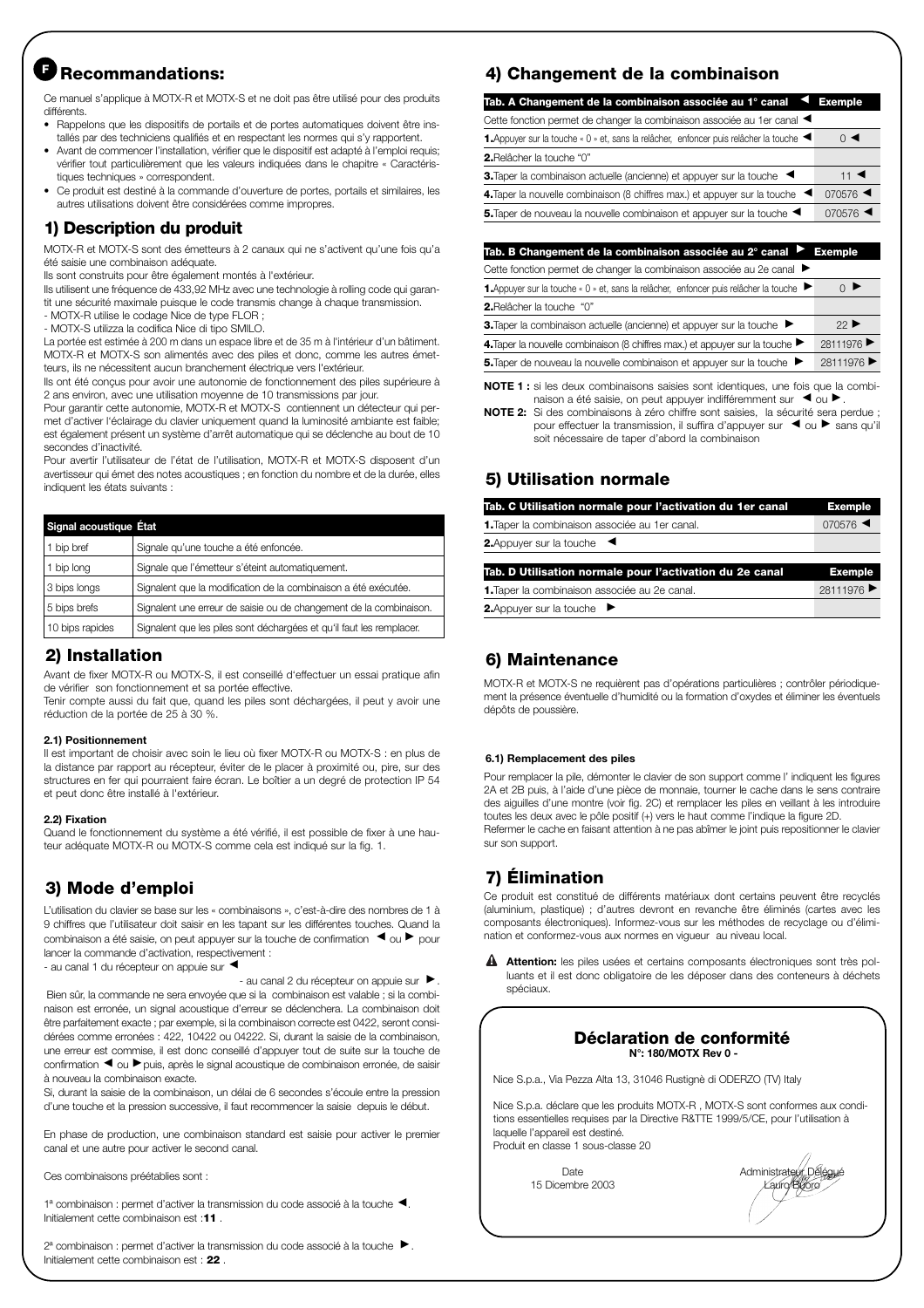# **Hinweise: <sup>D</sup>**

Diese Anleitung bezieht sich auf die Produkte MOTX-R und MOTX-S; sie darf für andere Produkte nicht benutzt werden.

- Wir erinnern daran, dass automatische Tür- und Toranlagen nur von technisch qualifiziertem Personal unter voller Einhaltung der gesetzlichen Vorschriften installiert werden dürfen.
- Vor Beginn der Installation ist zu prüfen, ob die Vorrichtung für den gewünschten Einsatz geeignet ist; besonders genau prüfen, dass die Werte in Kapitel "Technische Merkmale" übereinstimmen.
- Dieses Produkt dient für den Betrieb eines Tor- oder Türöffners und von ähnlichem; andere Einsatzzwecke sind als unsachgemäß zu betrachten.

#### **1) Beschreibung des Produktes**

MOTX-R und MOTX-S sind zweikanalige Sender, die sich erst aktivieren, nachdem die entsprechende Kombination eingetippt ist.

Sie sind für Außenanwendungen konstruiert und benutzen eine Übertragungsfrequenz von 433.92 MHz mit Rolling Code Technologie, die maximale Sicherheit gewährleistet, da sich der übertragene Code bei jeder Sendung ändert.

- MOTX-R wendet dieNice Codierung FLOR an
- MOTX-S wendet die Nice Codierung SMILO an.

Die Reichweite beträgt ca. 200 m auf freiem Feld und 35m in Gebäuden.

MOTX-R und MOTX-S sind über Batterie gespeist, daher benötigen sie wie jeder andere Sender keinen elektrischen Anschluss nach außen.

Aufgrund ihrer Planung gewährleistet ihre Batterie eine Autonomie von ca. 2 Jahren bei 10 Übertragungen pro Tag.

Um diese Autonomie zu versichern, enthalten MOTX-R und MOTX-S einen Sensor, der das Codeschloss nur beleuchtet, wenn die Helligkeit geringfügig ist; weiterhin verfügen sie über eine Selbstabschaltung, die nach 10 Sekunden Nichtbenutzung ausgelöst wird. Um dem Benutzer den Betriebsstatus zu melden, verfügen MOTX-R und MOTX-S über eine Warnvorrichtung, die Töne abgibt und je nach Anzahl und Dauer derselben den Status beschreibt, gemäß der nachfolgenden Tabelle:

| <b>Akustisches Signal Status</b> |                                                                       |
|----------------------------------|-----------------------------------------------------------------------|
| 1 kurzer Biepton                 | Meldet, dass auf eine Taste gedrückt wurde                            |
| 1 langer Biepton                 | Meldet die Selbstabschaltung                                          |
| 3 lange Bieptöne                 | Melden die erfolgte Änderung der Kombination                          |
| 5 kurze Bieptöne                 | Melden einen Fehler bei der Eingabe oder der Änderung der Kombination |
| 10 kurze Bieptöne                | Melden, dass die Batterie leer ist und daher gewechselt werden muss   |

#### **2) Installation**

Bevor man MOTX-R oder MOTX-S installiert, sollte ein praktischer Test ausgeführt werden, um ihre Funktionalität und die effektive Reichweite zu überprüfen. Bitte berücksichtigen: wenn die Batterie leer wird, kann sich die Reichweite um 25÷30 % reduzieren

#### **2.1) Anbringen**

Der Ort, an dem man MOTX-R oder MOTX-S installieren will, sollte genau untersucht werden: den Abstand zum Empfänger einhalten, MOTX-R oder MOTX-S nicht in der Nähe oder noch schlimmer auf Strukturen aus Eisen anbringen, die als Abschirmung wirken könnten. Das Gehäuse hat Schutzart IP 54 und kann daher auch im Freien angebracht werden.

#### **2.2) Befestigung**

Nach Überprüfung der Funktionalität des Systems kann MOTX-R oder MOTX-S auf entsprechender Höhe befestigt werden, wie in Abb. 1 gezeigt.

## **3) Bedienung**

Der Gebrauch des Codeschlosses beruht auf "Kombinationen", also Zahlen mit 1 bis 9 Ziffern, die der Benutzer durch Druck auf die verschiedenen Tasten eintippen muss. Nachdem die Kombination eingegeben ist, kann auf die Bestätigungstaste < oder ▶ gedrückt werden, um den Aktivierungsbefehl jeweils:

- zu Kanal 1 des Empfängers zu senden, wenn man auf < drückt,

- oder zu Kanal 2 des Empfängers, wenn man auf ▶

drückt.

Der Befehl wird natürlich nur gesendet, wenn die Kombination korrekt ist; ist sie hingegen nicht richtig, wird man eine akustische Fehlermeldung hören. Die Kombination muss ganz korrekt sein, wenn die richtige Kombination zum Beispiel 0422 ist, werden 422, 10422, 04222 als falsch betrachtet. Wenn man daher beim Eintippen der Kombination einen Fehler macht, drückt man besser gleich auf die Bestätigungstaste < oder ▶ und wiederholt nach der akustischen Fehlermeldung des Eintippen der korrekten Kombination. Beim Eintippen der Kombination hat man 6 Sekunden Zeit während des Drucks auf die eine und die nächste Taste; nach Ablauf dieser Zeit muss das Eintippen der Kombination von Anfang an wiederholt werden.

Im Herstellerwerk wird eine Standardkombination zur Aktivierung des ersten Kanals und eine Standardkombination zur Aktivierung des zweiten Kanals eingegeben.

Diese bereits eingestellten Kombinationen sind:

1<sup>ª</sup> Kombination zur Aktivierung der Übertragung des Codes, der Taste < zugeordnet ist. Ursprünglich ist diese Kombination **11**.

2ª Kombination zur Aktivierung der Übertragung des Codes, der Taste ▶ zugeordnet ist Ursprünglich ist diese Kombination **22**.

## **4) Änderung der Kombination**

| Tab. A Änderung der Kombination, die Kanal 1 < zugeordnet ist Beispiel                                               |                         |
|----------------------------------------------------------------------------------------------------------------------|-------------------------|
| Mit dieser Funktion kann die Kombination geändert werden, die dem 1. Kanal < zugeordnet ist                          |                         |
| 1.Auf Taste "0" drücken und gedrückt halten; auf Taste < drücken und loslassen                                       | $\circ$ $\triangleleft$ |
| <b>2.</b> Taste "0" loslassen                                                                                        |                         |
| 3. Die derzeitige Kombination (alt) eintippen und auf Taste <a></a>                                                  | 11 $\blacktriangleleft$ |
| 4. Die neue Kombination (max. 8 Ziffern) eintippen und auf Taste < drücken                                           | 070576 $\triangleleft$  |
| 5.Die neue Kombination nochmals eintippen und auf Taste <drücken< td=""><td><math>070576</math> &lt;</td></drücken<> | $070576$ <              |
|                                                                                                                      |                         |

|                               | Tab. B Änderung der Kombination, die Kanal 2 ▶ zugeordnet ist                                                                                                                                                                     | <b>Beispiel</b>          |
|-------------------------------|-----------------------------------------------------------------------------------------------------------------------------------------------------------------------------------------------------------------------------------|--------------------------|
|                               | Mit dieser Funktion kann die Kombination geändert werden, die dem 2 Kanal                                                                                                                                                         | zugeordnet ist           |
|                               | 1. Auf Taste "0" drücken und gedrückt halten; auf Taste bidrücken und loslassen                                                                                                                                                   |                          |
| <b>2.</b> Taste "0" loslassen |                                                                                                                                                                                                                                   |                          |
|                               | 3. Die derzeitige Kombination (alt) eintippen und auf Taste bidrücken                                                                                                                                                             | $22 \blacktriangleright$ |
|                               | 4. Die neue Kombination (max. 8 Ziffern) eintippen und auf Taste bidrücken                                                                                                                                                        | 28111976                 |
|                               | 5. Die neue Kombination nochmals eintippen und auf Taste bidrücken                                                                                                                                                                | 28111976                 |
|                               | <b>ANMERKUNG1:</b> Falls die beiden eingegebenen Kombinationen gleich sind, kann nach<br>dem Eintippen der Kombination unterschiedslos auf <a> dem Eintippen der Kombination unterschiedslos auf <a><br/>aedrückt werden.</a></a> |                          |
| <b>ANMERKUNG2:</b>            | Falls man Kombinationen mit Null Ziffern eingibt, geht die Sicherheit verlo-<br>ren und zur Durchführung der Übertragung genügt es, auf < oder auf                                                                                |                          |

## **5) Normale Aktivierung**

| Tab. C Normale Aktivierung des 1. Kanals                      | <b>Beispiel</b> |
|---------------------------------------------------------------|-----------------|
| 1. Die Kombination eintippen, die dem 1. Kanal zugeordnet ist | 070576          |
| 2.Auf Taste <a drücken<="" td=""><td></td></a>                |                 |
| Tab. D Normale Aktivierung des 1. Kanals                      | <b>Beispiel</b> |
| 1. Die Kombination eintippen, die dem 1. Kanal zugeordnet ist | 28111976        |
| 2.Auf Taste ▶ drücken                                         |                 |

zu drücken, ohne dass man die Kombination vorher eintippen muss.

## **6) Wartung**

MOTX-R und MOTX-S bedürfen keiner besonderen Wartungseingriffe. Regelmäßig prüfen, ob Feuchtigkeit oder Rost vorhanden sind und eventuelle Staubablagerungen entfernen.

#### **6.1) Auswechseln der Batterien**

Zum Auswechseln der Batterien, das Codeschloss von der Unterlage lösen, wie in den Abbildungen 2A und 2B gezeigt, dann den Deckel mit einer Münze gegen den Uhrzeigersinn drehen, wie in Abb. 2C und die Batterien auswechseln. Achtung: beide Batterien mit dem Pluspol (+) nach oben einstecken, wie in Abbildung 2D gezeigt. Den Deckel wieder schließen, dabei die Dichtung nicht beschädigen, und das Codeschloss auf seiner Unterlage befestigen.

## **7) Entsorgung**

Dieses Produkt besteht aus verschiedenen Stoffen, von denen einige recycled werden können (Aluminium, Kunststoff), andere dagegen entsorgt werden müssen (Karten mit elektronischen Bestandteilen). Informieren Sie sich, wie das Produkt recycled oder entsorgt werden kann und halten Sie sich an die örtlich gültigen Vorschriften.

**Achtung:** Leere Batterien und einige elektronische Bestandteile sind sehr **!** umweltschädlich; daher ist es Pflicht, sie in spezielle Entsorgungsbehälter zu geben.

#### **Konformitätserklärung N°: 180/MOTX Rev 0 -**

Nice S.p.a., Via Pezza Alta 13, 31046 Rustignè di ODERZO (TV) Italy

Nice S.p.a. erklärt, dass die Produkte MOTX-E und MOTX-S mit den wichtigsten Anforderungen der Richtlinie R&TTE 1999/5/CE konform sind, was den Einsatzzweck des Geräts betrifft Produkt in Klasse 1 Unterklasse 20.

15 Dicembre 2003 Lauro Buoro Lauro Buoro

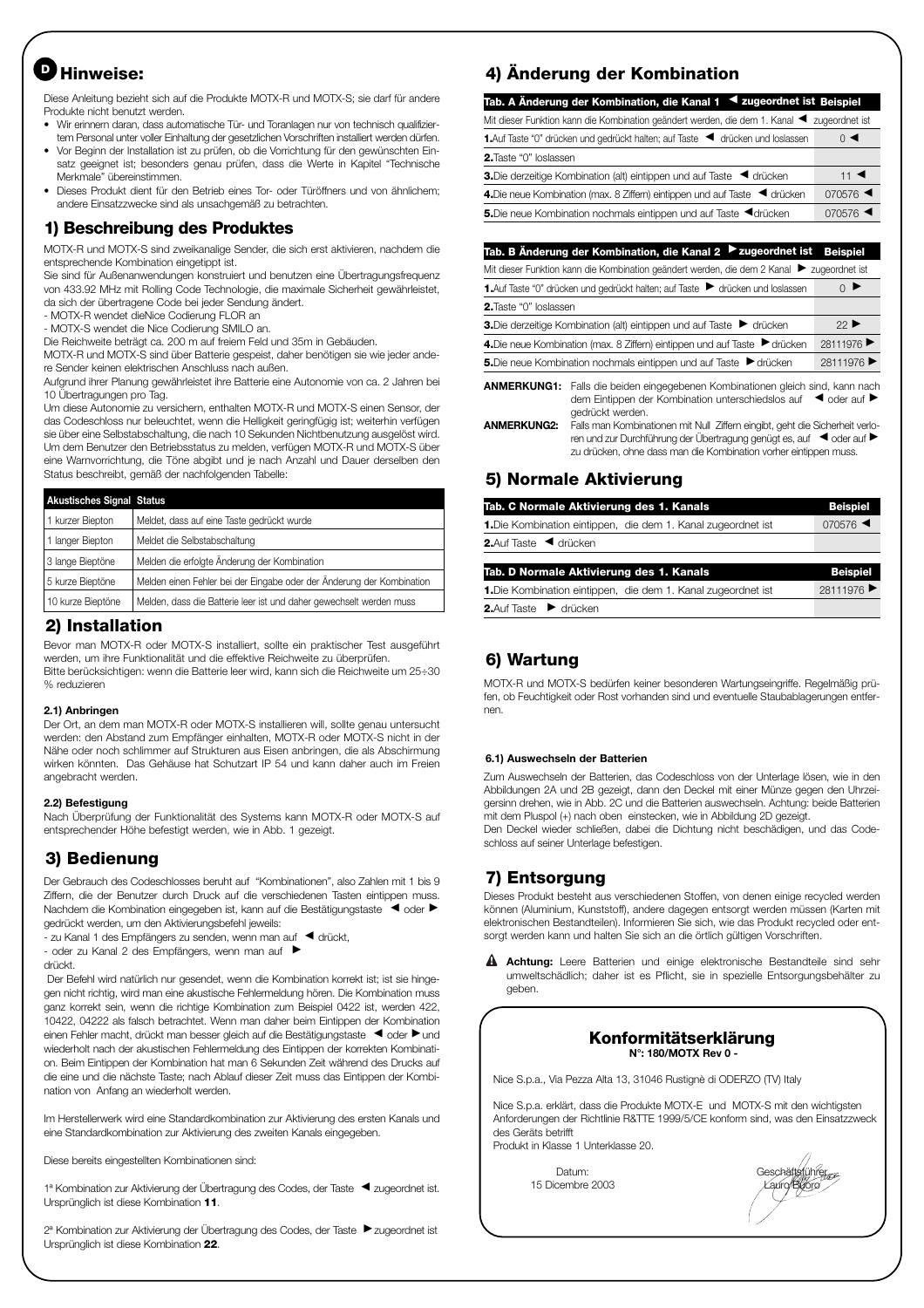# **Advertencias: <sup>E</sup>**

Este manual se refiere a las fotocélulas MOTX-R y MOTX-S no debe utilizarse para otros productos.

- Recordamos que los sistemas de cancelas y puertas automáticas deben ser instalados exclusivamente por personal cualificado y respetando las normas de seguridad.
- Antes de comenzar la instalación, compruebe que cada dispositivo sea adecuado para su empleo, observando especialmente los valores indicados en el capítulo "Características técnicas".
- Este producto está destinado al accionamiento de abrepuertas y similares, un empleo diferente deberá considerarse inadecuado.

## **1) Descripción del producto**

MOTX-R y MOTX-S son transmisores de 2 canales que se activan sólo tras haber tecleado una combinación oportuna.

Su tipo de construcción permite también el montaje a la intemperie.

Utilizan una frecuencia de transmisión de 433.92 MHz con una tecnología Rolling Code (código alternante) que garantiza la máxima seguridad puesto que el código transmitido cambia en cada transmisión.

- MOTX-R utiliza la codificación Nice de tipo FLOR.

- MOTX-S utiliza la codificación Nice de tipo SMILO.

El alcance estimado es de 200 m al aire libre y de 35 m en el interior de edificios. MOTX-R y MOTX-S están alimentados por batería, es decir que al igual que cualquier transmisor no precisan de conexiones eléctricas hacia afuera.

Han sido estudiados para ofrecer una autonomía de funcionamiento de la batería superior a 2 años estimados con una utilización de 10 transmisiones por día.

Para garantizar dicha autonomía, MOTX-R y MOTX-S contienen un sensor que permite activar la iluminación del teclado solamente cuando hay poca luz; además incorporan un sistema de autoapagado que se activa tras 10 segundos de inactividad.

Para avisar al usuario sobre el estado de utilización, MOTX-R y MOTX-S disponen de un avisador que emite tonos acústicos, que según su cantidad y duración describen el estado que se explica en la siguiente tabla:

| Señal acústica          | <b>Estado</b>                                                             |
|-------------------------|---------------------------------------------------------------------------|
| 11 tono de aviso breve  | Señala la presión de una tecla                                            |
| 1 tono de aviso largo   | Señala el autoaprendizaje                                                 |
| 3 tonos de aviso largos | Señala la modificación de la combinación                                  |
| 5 tonos de aviso breves | Señala un error de inserción o de modificación de la combinación          |
|                         | 10 tonos de aviso rápidos Señala que la batería está agotada, sustitúyala |

## **2) Instalación**

Antes de fijar físicamente MOTX-R o MOTX-S se aconseja realizar un ensayo de prueba para evaluar su funcionalidad y el alcance efectivo.

Considere también que al descargarse la batería el alcance puede disminuir del  $25 \div 30 \%$ .

#### **2.1) Colocación**

Es oportuno considerar con atención el lugar donde se fijará MOTX-R o MOTX-S: además de la distancia respecto del receptor, evite colocarlo cerca o, peor aún, sobre estructuras de material ferroso, porque podrían actuar como blindaje. La caja tiene un grado de protección IP 54, por lo que es adecuada para su montaje en exteriores.

#### **2.2) Fijación**

Una vez considerada la funcionalidad del sistema, es posible fijar MOTX-R o MOTX-S a la altura oportuna, tal como muestra la fig 1.

## **3) Modo de empleo**

El uso del teclado se basa sobre "combinaciones", es decir números de 1 a 9 cifras que el usuario debe marcar presionando las teclas. Una vez insertada la combinación se puede presionar la tecla de confirmación < o ▶ para enviar el mando de activación, respectivamente:

- al canal 1 del receptor presionando <

 $-$  al canal 2 del receptor presionando  $\blacktriangleright$  .

Naturalmente sólo si la combinación es válida se enviará el mando, si la combinación es incorrecta se oirá un tono de aviso de error. La combinación debe ser exacta en toda su forma, por ejemplo si la correcta es 0422, se considerarán incorrectas: 422, 10422, 04222. Es decir que si durante la composición se comete un error conviene presionar de inmediato la tecla de confirmación < o ▶ y, después de la señal acústica de combinación incorrecta, volver a marcar aquella exacta.

Cuando se marca la combinación hay disponible un tiempo de 6 segundos entre la presión de una tecla y la siguiente, concluido ese tiempo la combinación se debe marcar nuevamente desde el comienzo.

Durante la producción se inserta una combinación estándar para activar el primer canal y una para activar el segundo canal.

Dichas combinaciones predeterminadas son:

1ª combinación, permite habilitar la transmisión del código asociado a la tecla < En su origen, esta combinación es igual a **11**.

2ª combinación, permite habilitar la transmisión del código asociado a la tecla ▶. En su origen, esta combinación es igual a **22**.

## **4) Cambio de la combinación**

| $\circ$ $\triangleleft$       |
|-------------------------------|
|                               |
|                               |
|                               |
| 11 $\blacktriangleleft$       |
| 070576                        |
| $070576$ $\blacktriangleleft$ |
|                               |

| Tab. B Cambio de la combinación asociada al 2° canal <sup>▶</sup>                                  | <b>Esempio</b>                   |
|----------------------------------------------------------------------------------------------------|----------------------------------|
| Esta función permite cambiar la combinación asociada al 2° canal >                                 |                                  |
| 1. Presione la tecla "0" y manteniéndola apretada presione y suelte la tecla $\blacktriangleright$ | $\bigcirc$ $\blacktriangleright$ |
| <b>2.</b> Suelte la tecla "0"                                                                      |                                  |
| 3. Teclee la combinación actual (vieja) y presione la tecla ▶                                      | 22 <sub>1</sub>                  |
|                                                                                                    |                                  |

| 4. Teclee la combinación nueva (máx 8 cifras) y presione la tecla $\blacktriangleright$ | 28111976 ▶ |
|-----------------------------------------------------------------------------------------|------------|
| 5. Teclee de nuevo la combinación nueva y presione la tecla ▶                           | 28111976 ▶ |
|                                                                                         |            |

**NOTA 1:** si las dos combinaciones insertadas son iguales, una vez tecleada la combinación se puede presionar  $\blacktriangleleft$  o  $\blacktriangleright$  .

**NOTA 2:** si se insertan combinaciones de cero cifras se perderá la seguridad y, para efectuar la transmisión bastará con presionar < o ▶ sin tener que teclear antes la combinación.

## **5) Utilización normal**

| Tab. C Utilización normal para la activación del 1° canal | Ejemplo  |
|-----------------------------------------------------------|----------|
| <b>1.</b> Teclee la combinación asociada al 1° canal      | 070576   |
| <b>2.</b> Presione la tecla $\blacktriangleleft$          |          |
| Tab. D Utilización normal para la activación del 2° canal | Ejemplo  |
| 1. Teclee la combinación asociada al 2° canal             | 28111976 |
| 2. Presione la tecla ▶                                    |          |

## **6) Mantenimiento**

MOTX-R y MOTX-S no requieren de cuidados especiales, controle periódicamente que no haya humedad ni oxidación, y limpie el polvo.

#### **6.1) Sustitución de las baterías**

Para sustituir las baterías separe el teclado del soporte, tal como muestran las figuras 2A y 2B, entonces utilizando una moneda, gire hacia la izquierda el tapón como muestra la Fig.2C, sustituya las baterías procurando montar ambas con el polo positivo (+) hacia arriba como muestra la figura 2D.

Cierre el tapón procurando no arruinar la junta, y vuelva a colocar el teclado en el soporte.

## **7) Desguace**

Este producto está formado de diversos tipos de materiales, algunos pueden reciclarse (aluminio, plástico) otros deberán eliminarse (tarjetas con los componentes electrónicos). Infórmese sobre los sistemas de reciclaje o de eliminación del producto respetando las normas locales vigentes .

**Atención:** las baterías descargadas y algunos componentes electrónicos son **!** muy contaminantes y es obligatorio depositarlos en los recipientes adecuados para su eliminación

#### **Declaración de conformidad N°: 180/MOTX Rev 0 - fabricado en clase 1 y subclase 20**

Nice S.p.a., Via Pezza Alta 13, 31046 Rustignè di ODERZO (TV) Italy

Nice S.p.a. declara que el producto MOTX-E , MOTX-S responde a los requisitos esenciales de la Directiva R&TTE 1999/5/CE, para el uso previsto del aparato. Fabricado en clase 1 y subclase 20

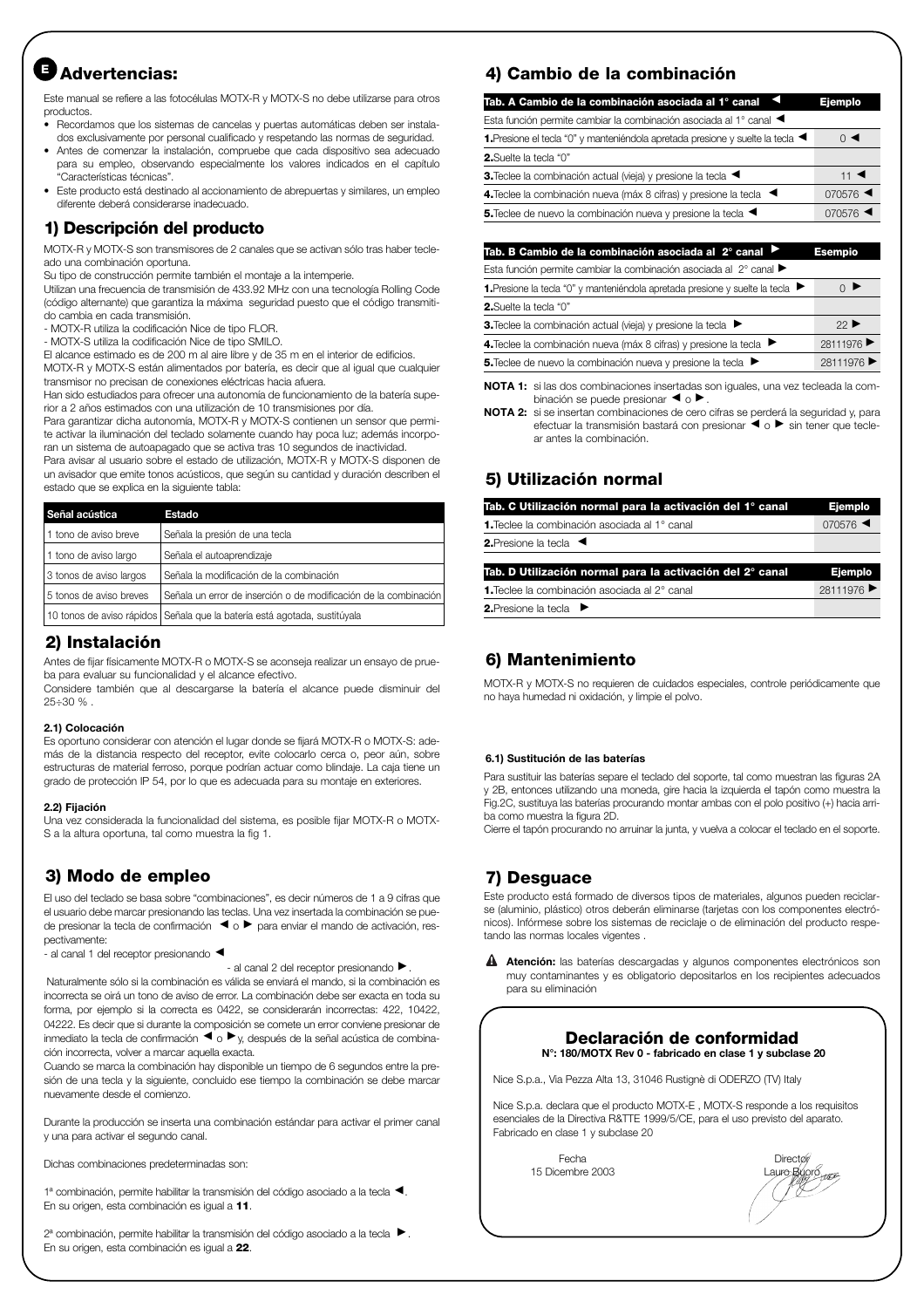# **Ostrze|enia: PL**

Instrukcja ta odnosi się do MOTX-R i MOTX-S i nie może być stosowana do innych produktów.

• Przypominamy, że tylko wykwalifikowani technicy mogą instalować MOTX-R i MOTX-S, w zgodzie z odpowiednimi przepisami i normami.

- Przed rozpoczęciem instalowania sprawdź, czy urządzenie odpowiada wymaganiom użytkowania; sprawdź zgodność wartości znajdujących się w rozdziale "Dane techniczne" z rzeczywistymi.
- Produkt ten przeznaczony jest do napędu urządzenia otwierającego drzwi, bramy i podobne, inne zastosowanie będzie uważane za niewłaściwe.

#### **1) Opis produktu**

MOTX-R i MOTX-S są 2 kanałowymi nadajnikami, które wysyłają sygnał tylko po wpisaniu właściwego kodu.

Zbudowane są w taki sposób, aby można je było zamontować nawet na zewnątrz budynków. Nadajniki pracują przy częstotliwości przekazywania sygnałów 433.92 MHz, z technologią Rolling Code, która gwarantuje maksymalne bezpieczeństwo ponieważ wysłany kod każdorazowo zmienia się.

- MOTX-R stosuje kody Nice typu FLOR.

- MOTX-S stosuje kody Nice typu SMILO.

Zasięg działania określony został na 200 m na wolnej przestrzeni i 35 m wewnątrz budynkó. MOTX-R i MOTX-S zasilane są z baterii więc nadajniki nie potrzebują doprowadzenia żadnych przewodów.

Zostały opracowane tak, aby mogły bez wymiany baterii pracować około 2 lat (przy 10 krotnym przesyłaniu sygnałów na dzień).

W celu ograniczenia zużycia energii MOTX-R i MOTX-S zawierają czujnik, który służy do włączenia podświetlenia klawiatury tylko wówczas, gdy oświetlenie zewnętrzne jest niewystarczające; oprócz tego istnieje system automatycznego wyłączania podświetlenia, który interweniuje po 10 sekundach, jeśli klawiatura nie jest używana.

MOTX-R i MOTX-S posiadają również sygnalizator akustyczny informujący o stanie, w jakim się znajdują: ilość i czas trwania sygnału informuje o danym stanie według poniższej tabeli:

| Sygnał akustyczny Stan |                                                                       |  |
|------------------------|-----------------------------------------------------------------------|--|
| 1 beep krótki          | Sygnalizuje, że jeden z przycisków został naciśnięty                  |  |
| 1 beep długi           | Sygnalizuje automatyczne wyłączenie się                               |  |
| 2 długie beep          | Sygnalizuje zmianę kodu                                               |  |
| 5 krótkie beep         | Sygnalizuje błędny kod lub błąd podczas wpisywania kodu.              |  |
| 10 szybkich beep       | Sygnalizuje, że bateria jest wyładowana, czyli że należy ją wymienić. |  |

#### **2) Instalowanie**

Przed ostatecznym przymocowaniem MOTX-R lub MOTX-S należy wykonać praktyczną próbę funkcjonowania i zasięgu.

Należy mieć na uwadze to, że gdy bateria nie jest całkowicie naładowana zasięg może zmniejszyć się o 25÷30 % .

#### **2.1) Umiejscowienie**

Miejsce przymocowania MOTX-R lub MOTX-S wybrać uważnie uwzględniając zasięg urządzenia i nie w pobliżu lub na strukturach metalowych, które mogą stanowić przeszkodę dla fal radiowych. Obudowa urządzenia posiada zabezpieczenie IP 54, można więc je zamontować na zewnątrz.

#### **2.2) Przymocowanie**

.

Po sprawdzeniu działania systemu, MOTX-R lub MOTX-S przymocować na właściwej wysokości według rysunku 1.

## **3) Sposób użytkowania**

Użytkowanie klawiatury opiera się na zastosowaniu "kodu" wybranego przez użytkownika z 9 cyfr. Po wpisaniu kodu należy potwierdzić wybór naciśnięciem przycisku ◀ lub ▶ w celu wysłania komendy włączenia:

- dla 1 kanału odbiomika należy nacisnąće <

- dla 2 kanału odbiomika należy nacisnąć ▶

Oczywiste jest to, że komenda zostanie wysłana, gdy kod jest właściwy. W przypadku błędnego kodu wydany zostanie sygnał akustyczny błędu. Kod ma być prawidłowy i pełny, czyli dla kodu 0422 błędnymi będą kody takie jak: 422, 10422, 04222. Gdy wpisany zostanie błędny kod należy natychmiast nacisnąć przycisk ◀ lub ▶ , aby potwierdzić po czym wpisać kod prawidłowy.

Podczas wpisywaniu kodu po naciśnięciu jednej cyfry mamy 10 sekund czasu na naciśniecie następnej, po upływie tego czasu kod należy wpisać od nowa.

Fabrycznie w urządzenie wpisany jest jeden kod standartowy w celu uaktywnienia pierwszego kanału i jeden kod do uaktywnienia drugiego kanału.

Ustawione są następujące kody:

1 kod służący do wysłania sygnału z przycisku < to:11

2 kod służący do wysłania sygnału z przycisku ▶ to: 22

#### **4) Zmiana kodu**

| 11 $\blacktriangleleft$ |
|-------------------------|
| 070576                  |
| 070576                  |
|                         |

| Tab. B Zmiana kodu dla kanału 2 ▶                                                               | Przykład   |  |
|-------------------------------------------------------------------------------------------------|------------|--|
| Funkcja ta służy do zmiany kodu dla 2 kanału ▶                                                  |            |  |
| 1. Nacisnać przycisk "0" i przytrzymując go przycisnać i zwolnić przycisk $\blacktriangleright$ |            |  |
| 2. Zwolnić przycisk "0"                                                                         |            |  |
| 3. Wpisać aktualny kod (stary) i nacisnać przycisk                                              | $22$ ▶     |  |
| 4. Wpisać nowy kod (max.8 cyfr) i nacisnąć przycisk ▶                                           | 28111976   |  |
| 5. Ponownie wpisać nowy kod i nacisnąć przycisk                                                 | 28111976 ▶ |  |
|                                                                                                 |            |  |

**UWAGA 1:** gdy dla obu kanałów ustawiliśmy taki sam kod, po jego wybraniu można oczywiście nacisnąć dowolny z przycisków: ◀ lub ▶ uruchamiając tym kodem jeden lub drugi kanał.

**UWAGA 2:** gdy wpisane zostaną kody bez jakiejkolwiek cyfry (puste) wówczas bezpieczeństwo instalacji zostanie utracone ponieważ aby wysłać sygnał<br>wystarczy nacisnąć ◀ lub ▶ bez uprzedniego wpisania kodu.

#### **5) Normalne użytkowanie**

| Tab. C Normalne użytkowanie w celu włączenia 1-go kanału | <b>Przykład</b>               |
|----------------------------------------------------------|-------------------------------|
| 1. Wpisać kod dla kanału 1 -go.                          | $070576$ $\blacktriangleleft$ |
| 2. Nacisnać przycisk <                                   |                               |
| Tab. D Normalne użytkowanie w celu włączenia 2-go kanału | Przykład                      |
| 1. Wpisać kod dla kanału 2 -go                           | 28111976 ▶                    |
| 2. Nacisnać przycisk ▶                                   |                               |

## **6) Konserwacja**

MOTX-R i MOTX-S nie wymagają specjalnej konserwacji. Co jakiś czas sprawdzać, czy nie są mokre lub czy nie pojawia się rdza i usuwać kurz i brud.

#### **6.1) Wymiana baterii**

Aby wymienić baterie, należy odczepić klawiaturę od podstawy, tak jak pokazano na rysunku 2A i 2B. Odkręcić zaślepkę monetą kręcąc w kierunku przeciwnym do kierunku wskazówek, tak jak wskazano na rysunku 2C. Wymienić baterie i pamiętać, aby przy zakładaniu obu baterii biegun dodatni (+) ustawiony był w kierunku do góry, tak jak wskazano na rysunku 2D.

Ponownie zamknąć zaślepkę uważając aby nie zniszczyć uszczelki i ponownie zamontować klawiaturę na ścianie.

## **7) Utylizacja**

Produkt ten zbudowany jest z różnych rodzajów surowców, niektóre z ich możemy wtórnie przerobić (aluminium, plastik) inne należy zutylizować (płytki i komponenty elektroniczne): zapoznać się ze sposobami recyklingu i dostosować się do aktualnie obowiązujących w tym zakresie norm.

Uwaga: zużyte baterie i niektóre komponenty elektroniczne są produktami **!** zanieczyszczającymi środowisko dlatego też do czasu usunięcia obowiązuje ich przechowywanie w odpowiednich pojemnikach.

#### **Deklaracja zgodności N°: 180/MOTX Rev 0 -**

Nice S.p.a., Via Pezza Alta 13, 31046 Rustignè di ODERZO (TV) Włochy

Nice S.p.a. oświadcza, że produkt MOTX-E , MOTX-S odpowiada podstawowym wamaganiom Dyrektywy R&TTE 1999/5/CE związanych z użytkowaniem urządzenia do jakiego jest przeznaczony.

Produkt 1 klasy, pooniżej klasy 20

15 Dicembre 2003 Lauro Buoro Lauro Buoro